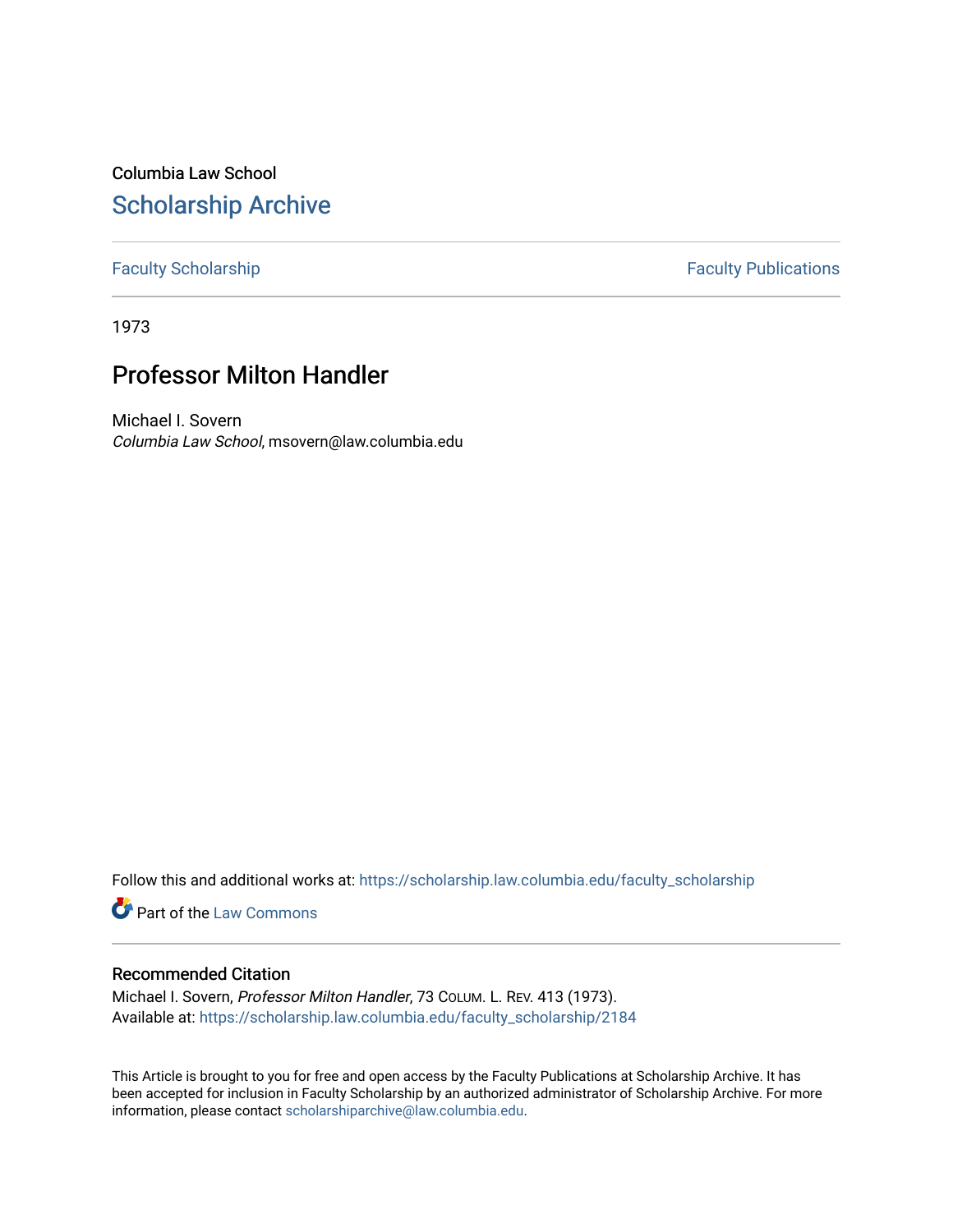## PROFESSOR **MILTON** HANDLER

Milton Handler taught his first class at Columbia four years before I was born. Because of my parents' tardiness, he was beginning his twentysixth year on the Faculty by the time I was old enough to register for his course in Trade Regulation in the fall of 1953. I have been an admirer of Milton Handler ever since.

It has been my good fortune to know him in many ways. As a teacher, he was truly extraordinary-a penetrating analyst, a builder of grand syntheses, a master of the Socratic method. Though his courses were usually electives, most of our living alumni chose to study with him. I reveal my own prejudice when I say that perhaps it is here that Milton has made his most enduring contribution. There is a sense in which a great teacher's gift lasts to infinity. What he transmits is in turn transmitted by the next generation and so on for all time.

Milton Handler has also been my boss. When I was a very junior, and inexperienced, member of the Columbia Law faculty, he invited me to spend some time working at his firm. Though I was paid the same salary as my contemporaries, in every possible way Milton helped me use the time to learn and to grow as a professional. He selflessly sought to make the experience a period of advanced training for me. And again I learned from him.

During this time and for many years thereafter, we were, of course, also colleagues on the Columbia Law faculty. I could see the pride Milton felt in belonging to this body of scholars who esteem excellence and whose respect he earned by meeting, and sometimes even exceeding, their very high standards. They gratefully acknowledged his contributions in a reverent resolution that appears elsewhere in this issue. The paragraph summarizing his scholarly career bears repeating:

First, Professor Handler consistently has produced teaching materials in the field of trade regulation of extraordinarily high quality, innovating, and introducing new insights, from publication of the first edition of his work in 1937 to the most recent edition and its supplements. Second, he has taken whole areas of the law, such as trademarks and corporate mergers, and developed the essential relationships in one or a series of groundbreaking law review articles. Third, he has maintained continuing surveillance over new developments in antitrust through a series of lectures (which will conclude with the 25th next fall), evaluating important new cases and significant trends in the light of his broad knowledge of the law. Finally, he has undertaken several overviews of the entire field of antitrust, in the famous TNEC Monograph No. 38, *A Study of the Construction and Enforcement of the Federal Antitrust Laws* (1941), and in his 1957 book, *Antitrust in Perspective.* It is virtually impossiblein the fields of antitrust, unfair competition and trademarks-to discuss any problem in depth without according recognition to one or another of Professor Handler's scholarly contributions.